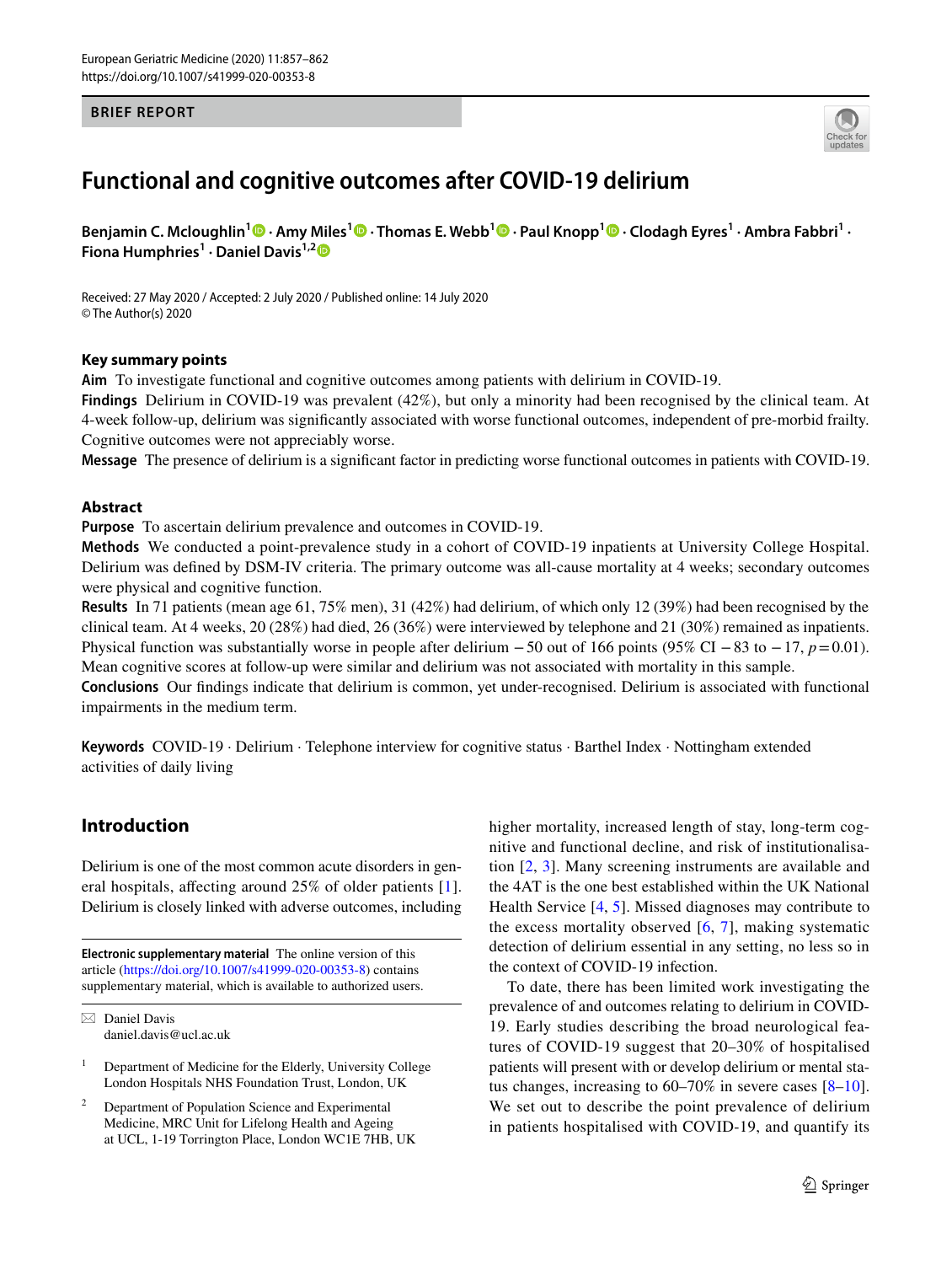association with mortality and cognitive and physical impairments at 4 weeks.

# **Methods**

## **Study design and setting**

We conducted a point prevalence study at University College Hospital of every inpatient (including critical care) with a diagnosis of COVID-19. All assessments for delirium took place on a single day, with outcomes measured 4 weeks later.

# **Participants**

We included all adult inpatients on Tuesday 21st April 2020 who had tested positive for SARS-CoV-2 on combined throat and high nasal swab reverse-transcriptase polymerase chain reaction (RT-PCR). We did not include participants with a clinical suspicion of COVID-19 (e.g. on radiological or laboratory parameters) who were RT-PCR negative. We excluded patients who were discharged or died prior to the point of assessment.

# **Outcomes**

The primary outcome was all-cause mortality at 4 weeks. Deaths occurring outside of hospital were captured from the NHS Spine, a centralised national registry. Secondary outcomes were cognitive function and performance in activities of daily living at 4-week telephone follow-up. Cognitive function was measured using the modifed Telephone Instrument for Cognitive Status (TICS-m), and performance in activities of daily living measured using a composite of the Barthel Index and Nottingham Extended Activities of Daily Living (NEADL) scores  $[11-13]$  $[11-13]$  $[11-13]$ 

## **Delirium assessments**

All assessments were carried out on a single day by one rater (BM) with data reviewed by a delirium expert (DD). Delirium was defned by DSM-IV criteria. The 4AT was part of the assessment, with information supplemented by informant history (usually the clinical team) and review of medical notes from the previous 24 h. Therefore, *disturbance of consciousness* was defned by altered arousal through use of the modifed Richmond Agitation-Sedation Scale (mRASS) and/or inattention on 'months of the year backwards' or equivalent task; *change in cognition and/ or perceptual disturbance* was identifed through testing orientation using the AMT4 and components of the mental state examination; *fuctuating course* and *physiological basis* was determined by chart review. Where participants

were unable to speak English  $(n=2)$ , we made the diagnosis with the assistance of formal or family interpreters. All delirium cases were classifed as hypoactive (reduced alertness), hyperactive (increased alertness or motor agitation), mixed (some features of both hypoactive and hyperactive), or no clear motor subtype.

## **Other variables**

We recorded additional clinical data: age, sex, ethnicity, dementia status (defnite dementia=documented history; probable dementia=no documented diagnosis but history of progressive cognitive impairment afecting activities of daily living; no dementia). Clinical Frailty Scale (CFS) from 1 to 9 was determined by chart review by the geriatric medicine team. We recorded if patients had already been screened for delirium using any recognised tool and if a diagnosis of delirium had been recorded in the medical notes by the usual care team.

# **Statistical methods**

Diferences between patients with and without delirium were analysed using  $\chi^2$  tests for categorical data and independent *t* tests for continuous data. We defned cases of delirium as those only meeting all DSM-IV criteria; all other participants were considered to be 'non-delirium' unless they were completely unassessable, because they were highly sedated in critical care. We compared 4-week survival in delirium versus non-delirium using logistic regression (primary outcome). For secondary outcomes, we treated TICS-m and Barthel+NEADL scores as continuous and compared these in people with and without delirium using linear regression, adjusted by age, sex and Clinical Frailty Scale score (as a continuous measure). Post-estimation procedures included examination of all residuals for heteroskedasticity. All analyses were conducted in Stata 14.0 (StataCorp, Texas).

These analyses were conducted as part of a service evaluation project and individual consent was not necessary as determined by the NHS Health Research Authority (HRA), the regulatory body for medical research for England, UK. The HRA has the Research Ethics Service as one of its core functions and they determined the project was exempt from the need to obtain approval from an NHS Research Ethics Committee. [https://www.hra.nhs.uk/about-us/committees](https://www.hra.nhs.uk/about-us/committees-and-services/res-and-recs) [-and-services/res-and-recs.](https://www.hra.nhs.uk/about-us/committees-and-services/res-and-recs)

# **Results**

A total of 82 patients were identifed, though some were discharged prior to assessment  $(n=6)$ , had died prior to assessment  $(n=3)$ , or not present at review  $(n=2)$ . The final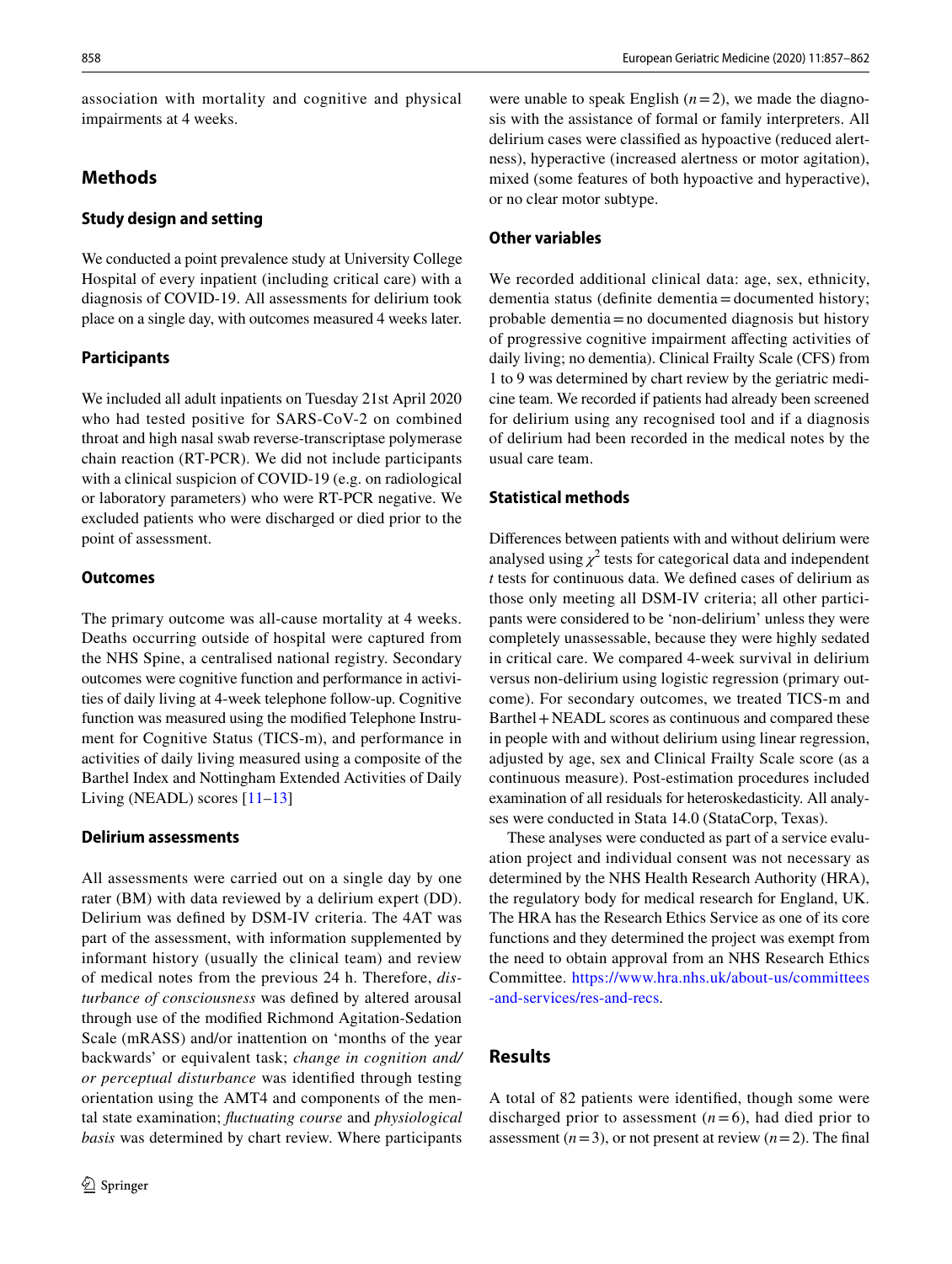sample included 71 patients. Among these, 25 patients were on acute medical wards, 5 in a High Dependency Unit, and 41 in critical care.

The mean age was 61 years (range 24–91), 51 (72%) were men, 6 (9%) had dementia or probable dementia and median clinical frailty score was 2 (IQR 2, 3) (Table [1](#page-2-0)). Delirium was identifed in 31 patients (42%); hypoactive delirium accounted for 37% of presentations and 53% were hyperactive. Only a minority of cases (*n*=12, 39%) had been routinely recognised by the treating clinical team. Between delirium and non-delirium patients, 4AT sub-scores were different for each item (Supplementary Table). Where arousal was sufficient to assess directly, patients were evaluated for the presence of added symptoms. Phenomenologically, there were no diferences in proportions with hallucinations, delusions, sleep disturbance or distress (Table [1\)](#page-2-0).

At follow-up, 20 (28%) had died, 21 (30%) were still inpatients, 26 (36%) were interviewed by telephone, and 4 (6%) could not be contacted (Fig. [1](#page-3-0)). Of the remaining inpatients, seven remained delirious and eight were still unassessable.

Mean cognitive scores at follow-up were similar in individuals with and without delirium (34.5 and 41.5, out of 53 respectively,  $p = 0.06$ ) (Fig. [2](#page-3-1)). However, physical function was substantially worse in people after delirium (97 versus 153,  $p < 0.01$ ). These differences were still evident after adjustment for age, sex, HDU/ICU admission status and pre-morbid frailty; here, delirium accounted for  $-50$ out of 166 points (95% CI −83 to −17, *p*=0.01) (Table [2](#page-4-6)).

Delirium was not associated with mortality in an age–sex–frailty-adjusted model (OR 6.0, 95% CI 0.6–60,  $p=0.13$ ).

#### **Discussion**

In patients hospitalised with COVID-19, delirium was found to be prevalent—but often undetected—and was associated with poor functional outcomes. We did not fnd many atypical features in this sample, though more hyperactive presentations were apparent than in other case series. There was no evidence of excess mortality or worse cognition at 4 weeks. Taken together, our fndings suggest that delirium is a signifcant clinical complication of COVID-19 and long-term sequelae merits dedicated follow-up.

Our results should be treated with caution. Data were collected at a single site in an urban university hospital and at a single time point, capturing a spectrum of stages in the disease course. As a sample of hospitalised patients, our fndings may not be generalisable to community populations. With a substantial number of patients in critical care, there are additional complexities to the ascertainment of delirium. Our measure of physical function was established through self/informant report and direct assessments would have been more accurate. Nonetheless, our data are strengthened by the consistent and systematic approach to delirium detection and robust methods for follow-up.

These fndings add to the growing body of work reporting the prevalence of and adverse outcomes associated with delirium (or 'confusion') in COVID-19 [[8](#page-5-1)[–10\]](#page-5-2). Delirium appears to be twice as common in COVID-19 than in other estimates (though these have often excluded patients in critical care) [\[14](#page-5-5)]. While adverse cognitive and functional outcomes from delirium are well established, this is the frst report to quantify these in the context of COVID-19.

<span id="page-2-0"></span>

| <b>Table 1</b> Patient characteristics<br>of study participants and |                          | No delirium $(n=16)$ | Delirium $(n=31)$ | Unassessable $(n=24)$ | $\boldsymbol{P}$ |
|---------------------------------------------------------------------|--------------------------|----------------------|-------------------|-----------------------|------------------|
| delirium status                                                     | Age (SD)                 | 63.3(15.1)           | 65.9(15.3)        | 55.5(11.8)            | 0.58             |
|                                                                     | Sex $(\%)$ M             | 10(19.6)             | 25(49)            | 16(31.4)              | 0.33             |
|                                                                     | CFS $(\%)$               |                      |                   |                       | 0.1              |
|                                                                     | 1                        | 3(18.8)              | 5(16.1)           | 9(37.5)               |                  |
|                                                                     | $\overline{c}$           | 9(56.3)              | 11(35.5)          | 12(50)                |                  |
|                                                                     | 3                        | 0(0)                 | 5(16.1)           | 2(8.3)                |                  |
|                                                                     | 4                        | 1(6.3)               | 0(0)              | 0(0)                  |                  |
|                                                                     | 5                        | 1(6.3)               | 1(3.2)            | 1(4.2)                |                  |
|                                                                     | 6                        | 1(6.3)               | 7(22.6)           | 0(0)                  |                  |
|                                                                     | 7                        | 1(6.3)               | 2(6.5)            | 0(0)                  |                  |
|                                                                     | Dementia $(\%)$          | 1(16.7)              | 5(83.3)           | 2                     | 0.1              |
|                                                                     | Hallucinations $(\%)$    | 2(50)                | 2(50)             |                       | 0.07             |
|                                                                     | Delusions $(\%)$         | 0(0)                 | 1(100)            |                       | 0.2              |
|                                                                     | Sleep disturbance $(\%)$ | 10(62.5)             | 6(37.5)           |                       | 0.68             |
|                                                                     | Distress $(\%)$          | 1(33.3)              | 2(66.7)           |                       | 0.33             |

*SD* standard deviation, *Unassessable* refers to patients with low mRASS, *N/A* refers to patients where mRASS was not required i.e. ward patients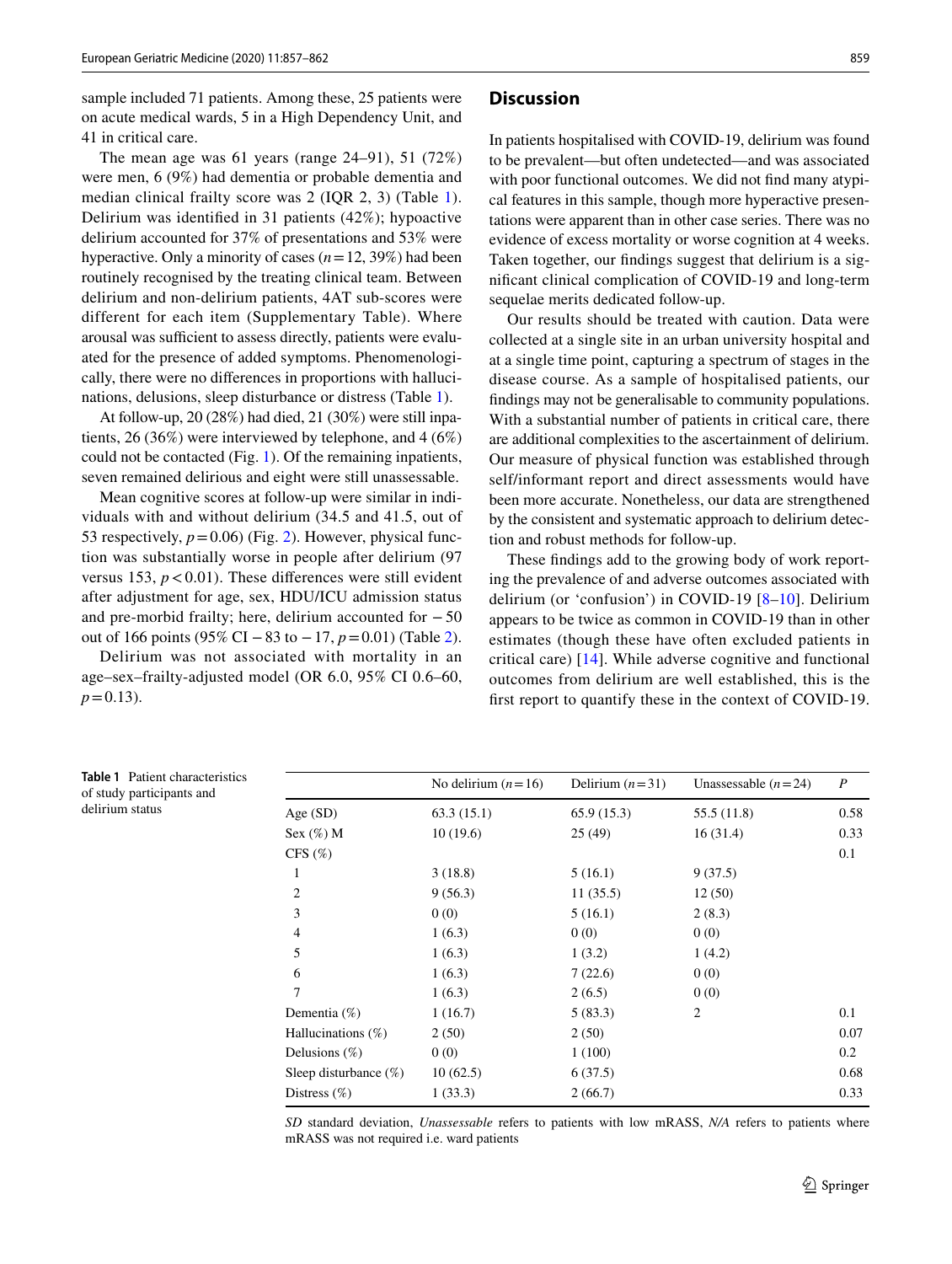<span id="page-3-0"></span>

<span id="page-3-1"></span>**Fig. 2** Cognitive and functional outcomes 4 weeks after delirium ascertainment. TICS-m: modifed Telephone Interview for Cognitive Status; Composite functional score formed from Barthel plus Nottingham Extended Activities of Daily Living scale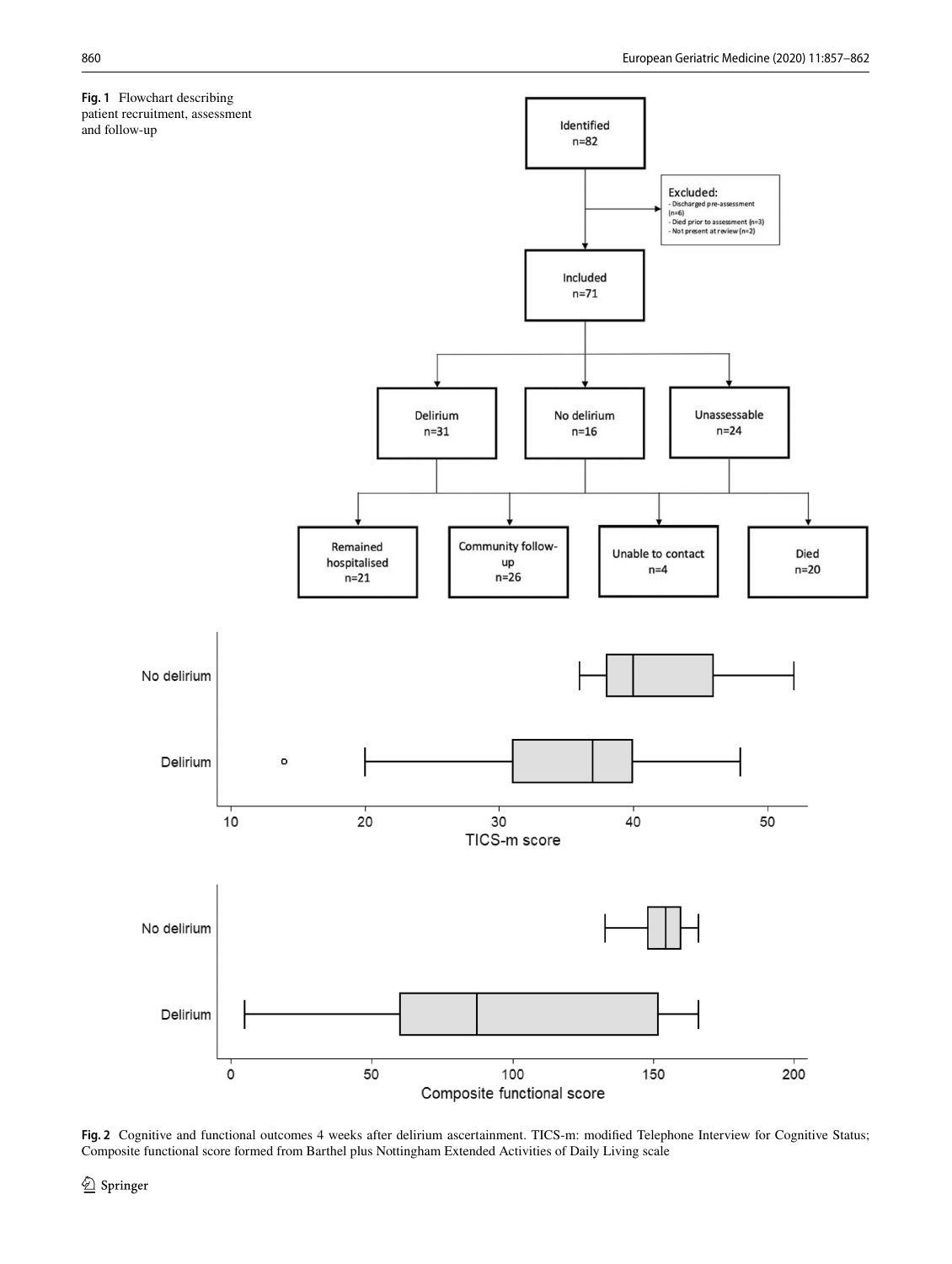<span id="page-4-6"></span>**Table 2** Univariable and multivariable models estimating the associations with physical function at 4 weeks on a combined Barthel (100 points) and Nottingham Extended Activities of Daily Living score (66 points)

|                | Univariable models |         |         |        | Multivariable model |         |         |      |
|----------------|--------------------|---------|---------|--------|---------------------|---------|---------|------|
|                | HR                 | 95% CI  |         | P      | <b>HR</b>           | 95% CI  |         | P    |
| Age            | $-1.3$             | $-2.6$  | 0.08    | 0.06   | $-0.6$              | $-1.7$  | 0.4     | 0.22 |
| <b>Sex</b>     | $-40.2$            | $-92$   | 11.5    | 0.12   | $-12.6$             | $-47.7$ | 22.6    | 0.46 |
| Delirium       | $-56.5$            | $-92.3$ | $-20.8$ | 0.004  | $-49.7$             | $-82.9$ | $-16.5$ | 0.01 |
| <b>HDU/ICU</b> | 4.1                | $-39.7$ | 47.9    | 0.85   | 19.7                | $-11.6$ | 51.1    | 0.20 |
| <b>CFS</b>     | $-19$              | $-27.9$ | $-10.2$ | < 0.01 | $-10.2$             | $-20.3$ | $-0.1$  | 0.05 |

*HR* hazard ratio, *CI* confdence interval, *HDU/ICU* patients in high dependency or intensive care unit at baseline delirium assessment, *CFS* Clinical Frailty Scale

Though its impact seems to be clearer in terms of functional impairment, it is possible that persistent diferences in cognitive outcomes would become more apparent with longer follow-up.

The pathophysiology of COVID-19 delirium, and its long-term outcomes, is likely to be multifactorial. Indirect mechanisms such as pyrexia, hypoxia, dehydration, metabolic derangements, and medications may be relevant. Direct pathways could also play a role, in the form of neuroinfammation and vascular injury [\[15](#page-5-6)]. These myriad risk factors underscore the importance of comprehensive assessment and management of delirium and its brain complications.

Our fndings emphasise the requirement for dedicated delirium detection and management in COVID-19. Clearly, further work is needed to understand the mechanisms leading to delirium and its clinical and epidemiological outcomes. Though it is not known if any adverse sequelae could be mitigated through better delirium care, the scale and potential for distress itself justifes it as a clinical priority.

**Acknowledgements** Thanks to Helen Bowden, MRC Unit for Lifelong Health and Ageing at UCL, who provided additional training.

**Author contributions** BM, AM, TW, PK, FH, AF, and CE collected the primary data. DD undertook the statistical analyses and had oversight of the project. BM drafted the frst version of the manuscript. All authors contributed to revision and intellectual content of the fnal submission.

**Funding** Daniel Davis is funded through a Wellcome Intermediate Clinical Fellowship (WT107467).

**Data availability** On request.

**Code availability** On request.

#### **Compliance with ethical standards**

**Conflict of interest** The authors declare that they have no confict of interest.

**Ethical approval** The HRA has the Research Ethics Service as one of its core functions and they determined the project was exempt from the need to obtain approval from an NHS Research Ethics Committee.

#### [https://www.hra.nhs.uk/about-us/committees-and-services/res-and](https://www.hra.nhs.uk/about-us/committees-and-services/res-and-recs/)[recs/](https://www.hra.nhs.uk/about-us/committees-and-services/res-and-recs/).

**Informed consent** These analyses were conducted as part of a service evaluation project and individual consent was not necessary as determined by the NHS Health Research Authority (HRA), the regulatory body for medical research for England, UK.

**Open Access** This article is licensed under a Creative Commons Attribution 4.0 International License, which permits use, sharing, adaptation, distribution and reproduction in any medium or format, as long as you give appropriate credit to the original author(s) and the source, provide a link to the Creative Commons licence, and indicate if changes were made. The images or other third party material in this article are included in the article's Creative Commons licence, unless indicated otherwise in a credit line to the material. If material is not included in the article's Creative Commons licence and your intended use is not permitted by statutory regulation or exceeds the permitted use, you will need to obtain permission directly from the copyright holder. To view a copy of this licence, visit<http://creativecommons.org/licenses/by/4.0/>.

## **References**

- <span id="page-4-0"></span>1. Gibb K, Seeley A, Quinn T, Siddiqi N, Shenkin S, Rockwood K et al (2020) The consistent burden in published estimates of delirium occurrence in medical inpatients over four decades: a systematic review and meta-analysis study. Age Ageing 49(3):352–360
- <span id="page-4-1"></span>2. Davis DHJ, Muniz-Terrera G, Keage HAD, Stephan BCM, Fleming J, Ince PG et al (2017) Association of delirium with cognitive decline in late life: a neuropathologic study of 3 population-based cohort studies. JAMA Psychiatry 74(3):244–251
- <span id="page-4-2"></span>3. Reston JT, Schoelles KM (2013) In-facility delirium prevention programs as a patient safety strategy: a systematic review. Ann Intern Med 158(5 Pt 2):375–380
- <span id="page-4-3"></span>4. Validation of the 4AT, a new instrument for rapid delirium screening: a study in 234 hospitalised older people [https://academic.oup.](https://academic.oup.com/ageing/article/43/4/496/2812210) [com/ageing/article/43/4/496/2812210](https://academic.oup.com/ageing/article/43/4/496/2812210)
- <span id="page-4-4"></span>5. Shenkin SD, Fox C, Godfrey M, Siddiqi N, Goodacre S, Young J et al (2019) Delirium detection in older acute medical inpatients: a multicentre prospective comparative diagnostic test accuracy study of the 4AT and the confusion assessment method. BMC Med 17(1):138
- <span id="page-4-5"></span>6. Kakuma R, Du Fort GG, Arsenault L, Perrault A, Platt RW, Monette J et al (2003) Delirium in older emergency department patients discharged home: efect on survival. J Am Geriatr Soc 51(4):443–450